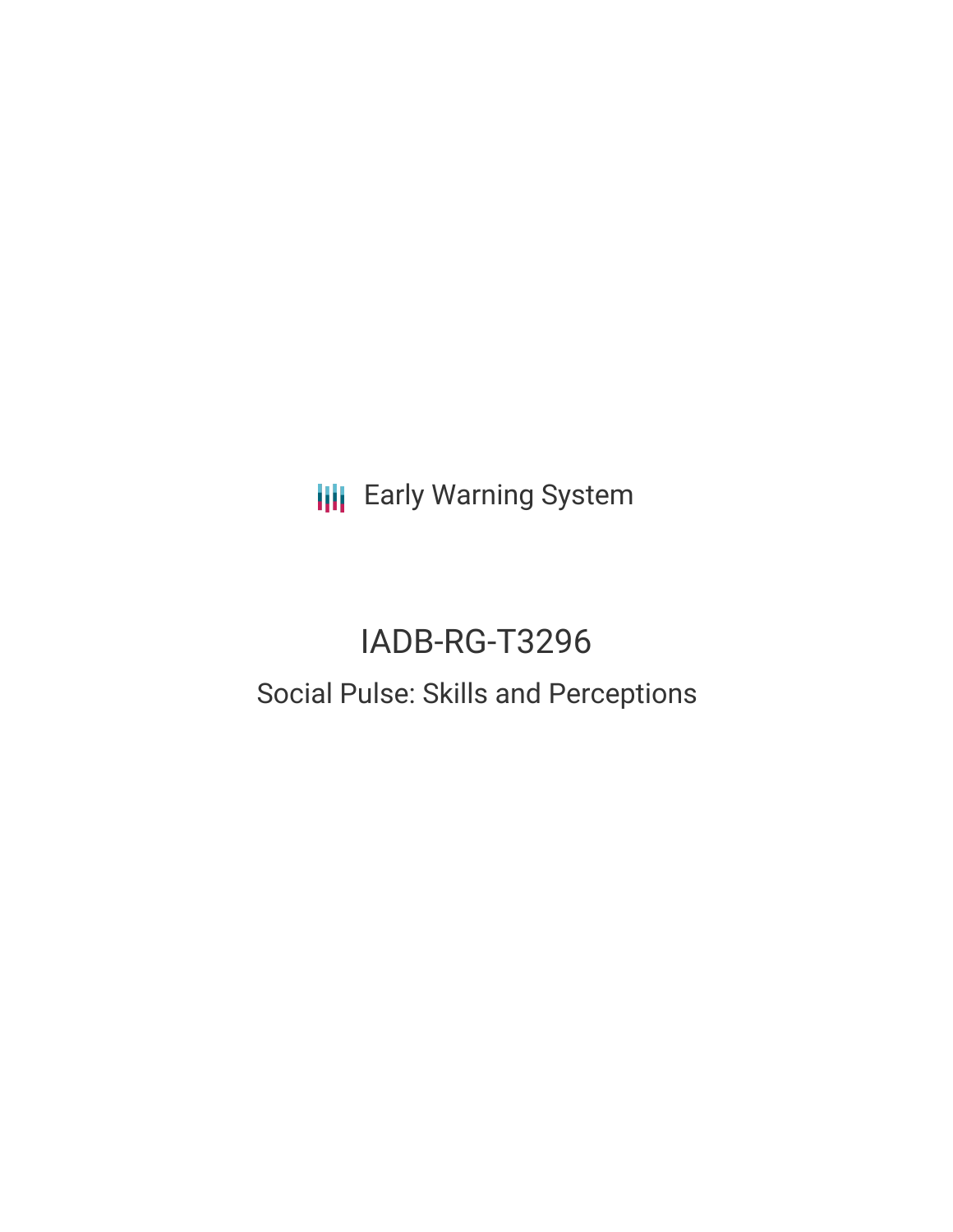

## **Quick Facts**

| <b>Financial Institutions</b>  | Inter-American Development Bank (IADB) |
|--------------------------------|----------------------------------------|
| <b>Status</b>                  | Active                                 |
| <b>Bank Risk Rating</b>        | C                                      |
| <b>Voting Date</b>             | 2018-10-02                             |
| <b>Borrower</b>                | Regional                               |
| <b>Sectors</b>                 | <b>Education and Health</b>            |
| <b>Investment Type(s)</b>      | Grant                                  |
| <b>Investment Amount (USD)</b> | $$0.20$ million                        |
| <b>Project Cost (USD)</b>      | $$0.20$ million                        |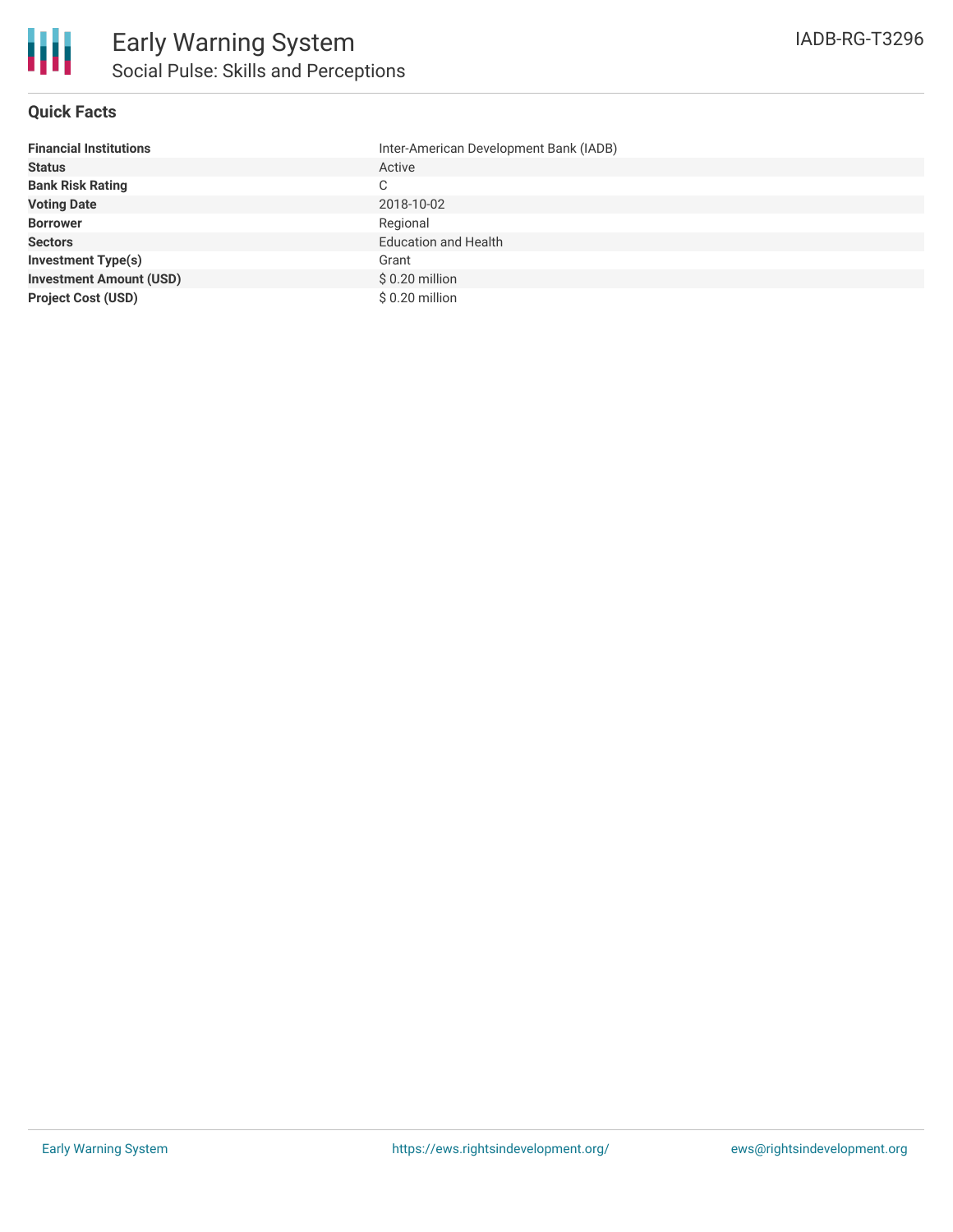

## **Project Description**

According to the bank, this Technical Cooperation seeks to generate knowledge about the current demanded skills by the market, the allocation of time in specific tasks and how skills evolve in time, to gain data on which skills will prevail in the future in the context of changes in demand and supply as an effect of the adoption of new disruptive technologies and other factors. The additionality of the TC is based on: 1) obtaining knowledge related to the perceptions of current necessary work skills; 2) gathering information regarding the time associated to task completion to capture detailed data on the duration and movements required to accomplish a specific task; and 3) the development of knowledge related to the perceptions of the skills necessary in future social employment. This TC is aligned with the Social Protection and Poverty Sector Framework, since it contributes to generate evidence that promotes the necessary conditions for the creation of new productive social jobs. It is linked to the Labor Sector Framework Document, due to the need to have quality jobs that face the multiple future challenges (including the onset of new disruptive technologies), and the Education and Early Childhood Development Sector Framework, due to the importance given to the improvement of human capital and new skills.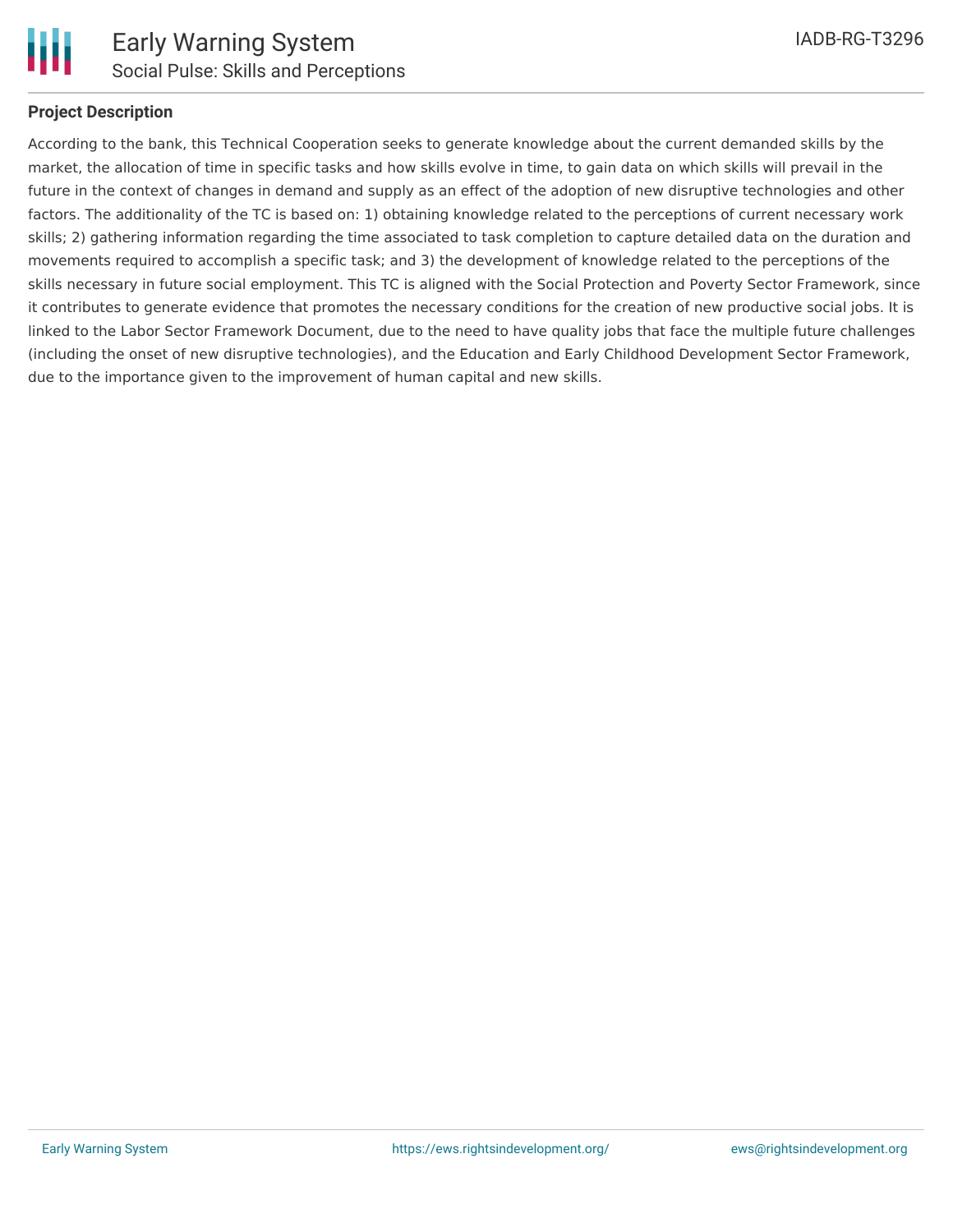

### **Investment Description**

• Inter-American Development Bank (IADB)